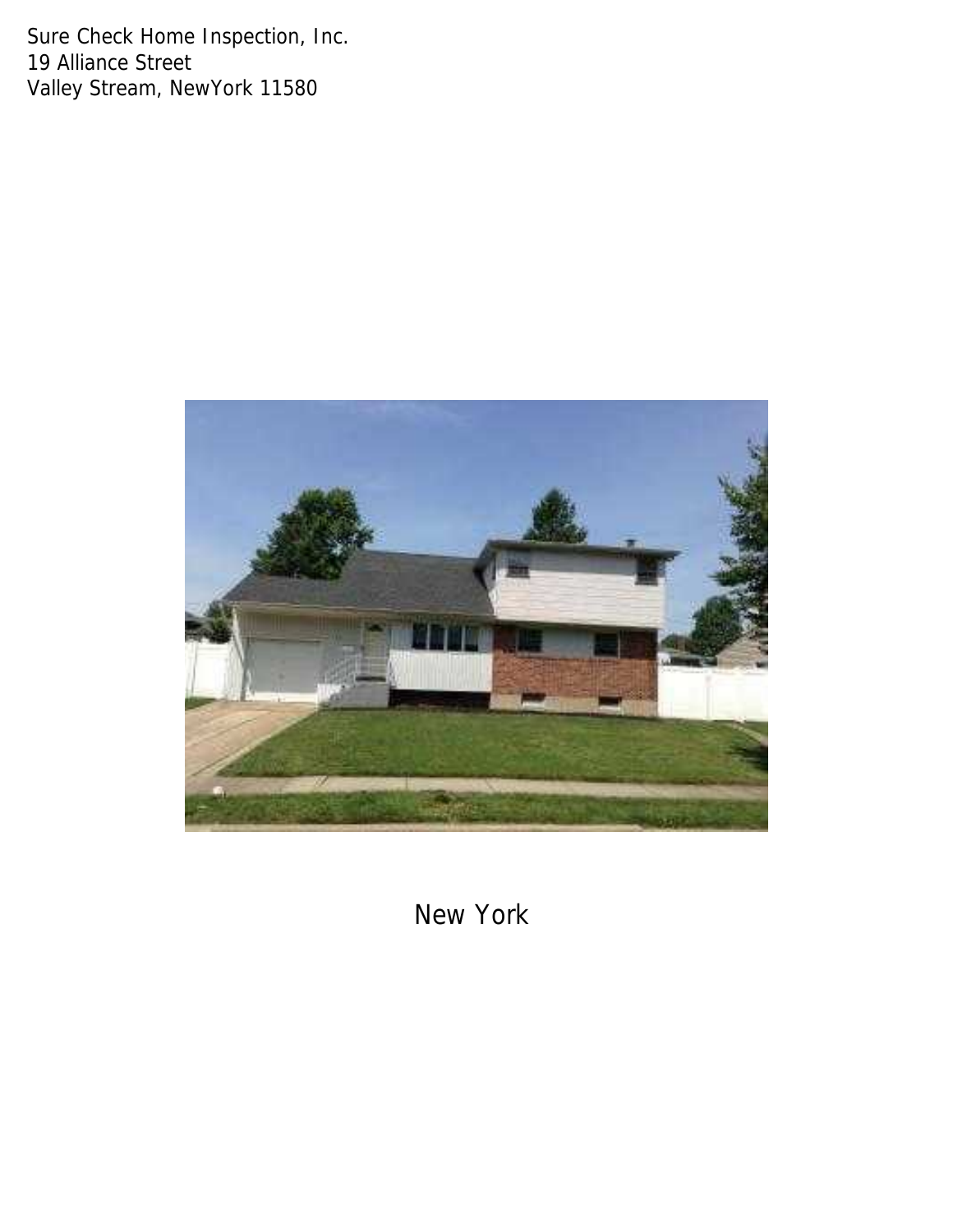20:01 August 01, 2013 20:01 August 01, 2013

### Table of Contents

| <b>Inspection Agreement</b> | $\overline{2}$ |
|-----------------------------|----------------|
| Definitions                 | $\overline{4}$ |
| General Information         | 4              |
| Lots and Grounds            | 5              |
| Exterior                    | 5              |
| Roof                        | 6              |
| Garage/Carport              | 6              |
| Electrical                  | $\overline{7}$ |
| Structure                   | $\overline{7}$ |
| Attic                       | 8              |
| <b>Basement</b>             | 8              |
| Crawl Space                 | 8              |
| Air Conditioning            | 9              |
| Fireplace/Wood Stove        | 9              |
| <b>Heating System</b>       | 9              |
| Plumbing                    | 10             |
| Bathroom                    | 10             |
| Kitchen                     | 11             |
| Bedroom                     | 12             |
| Living Space                | 13             |
| Laundry Room/Area           | 13             |
| Summary                     | 15             |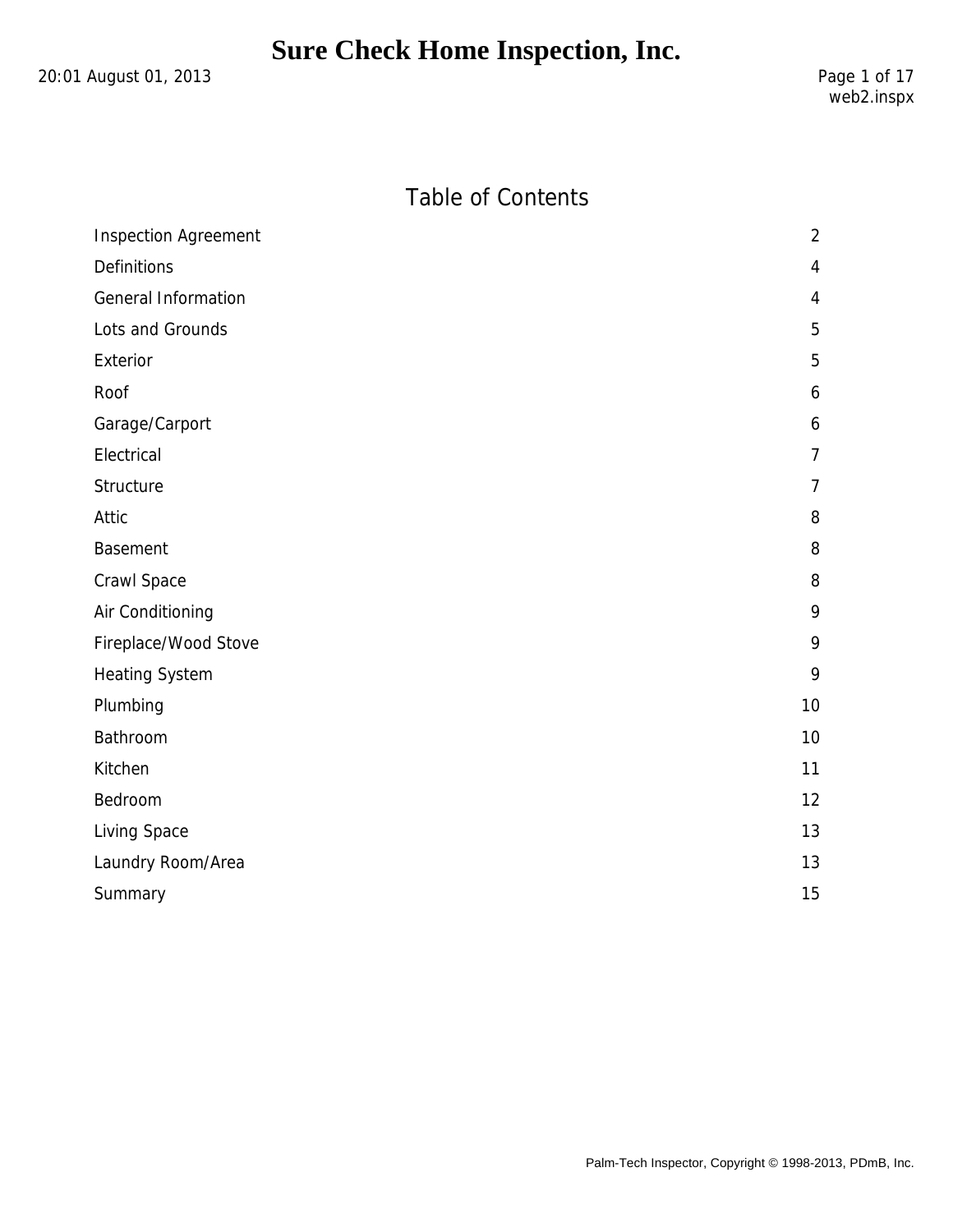20:01 August 01, 2013 Page 2 of 17

web2.inspx

### Inspection Agreement

Inspector Name: John Malvasio Company Name: Sure Check Home Inspection, Inc. Address: 19 Alliance Street City State Zip: Valley Stream, NewYork 11580

Client Name: Address: City, State Zip: , New York 10025

Property Address: City State Zip: Mamaroneck, New York 10543

This is our report of a visual inspection of the readily accessible areas of this building, in accordance with the terms and conditions contained in the PRE-INSPECTION AGREEMENT, which is a part of this report and incorporated herein. Please read the REMARKS printed on each page and call us for an explanation of any aspect of this report, written or printed, which you do not fully understand.

The Company agrees to conduct the inspection for the purpose of informing the client of major deficiencies in the condition of the property, subject to the UNCONDITIONAL REAEASE AND LIMITATION OF LIBILITY below. The inspection and report are prepared for the sole, confidential and exclusive use and possession of the CLIENT. The written report will include the following.

Structural condition and basement Electrical, plumbing, heating and cooling Quality condition and life expectancy of major systems Kitchen Appliances General interior including ceilings, walls, windows, insulation and ventilation General exterior including roof, gutter, chimney, drainage and grading.

It is understood that the inspection is a one engineer walk through and is of the readily accessible areas of the building and is limited to visual observations of apparent conditions existing only at the time of inspection. Latent and concealed defects and deficiencies are excluded from the inspection, equipment, items and systems will not be dismantle.

Maintenance and otr items may be discussed, but they are not part of the inspection. The report is not a compliance inspection or certification for the past and present governmental codes or regulations of any kind.

The inspection and report do not dress and are not intended to address the possible danger from any potentially harmful substances and environmental hazards, including but not limited to radon gas, lead paint,asbestos, mold, mildew, urea formaldehyde, toxic or flammable chemicals, and water and airborne hazards. Also eluded from the report are wells, septic systems, security systems, water softeners and fire and safety systems.

It is understood that the COMPANY is not an insurer and that the inspection and report is not to be intended or construed as a guarantee or warranty of the adequacy, performance, or condition of any structure, item or system at the

Palm-Tech Inspector, Copyright © 1998-2013, PDmB, Inc.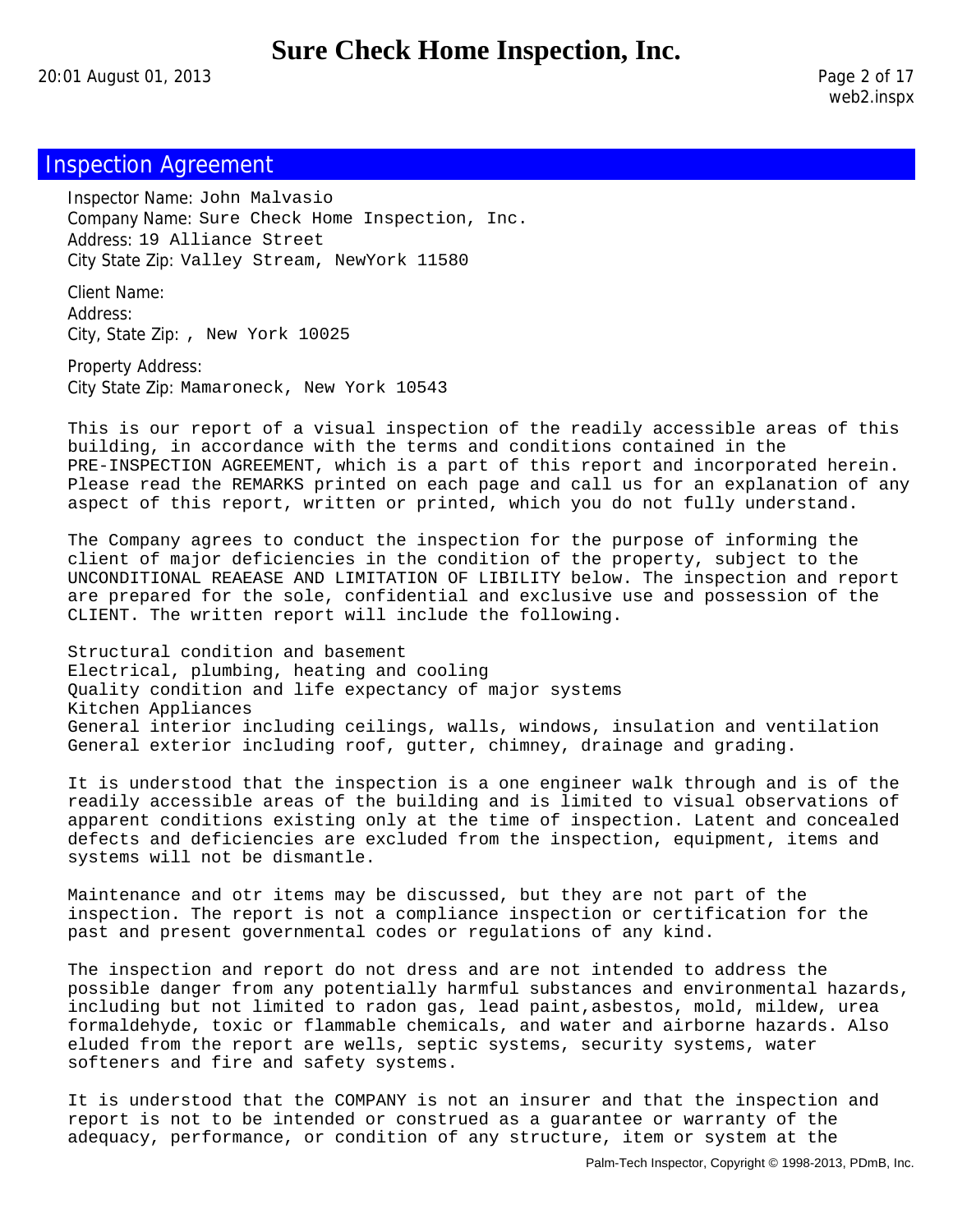20:01 August 01, 2013 Page 3 of 17

### Inspection Agreement (Continued)

property address. The CLIENT hereby releases and exempts the COMPANY and its agents and employees of any and all liability and responsibility for the cost of repairing and replacing any unreported defect or deficiency and for consequential damage, property damage or personal injury of any nature.

In the event that the COMPANY and/or its agents or employees are found liable due to breach of warranty negligence, negligent misrepresentation, negligent hiring or any other theory of liability of the COMPANY and its agents and employees shall be limited to a sum equal to the amount of the fee paid by the CLIENT to the COMPANY for the inspection report.

CLIENT and COMPANY agree that should a court of competent jurisdiction determine and declare that any portion of this Agreement is void, voidable or unenforceable, the remaining provisions and portions shall remain in in full force and effect.

Signature: Inspection Date: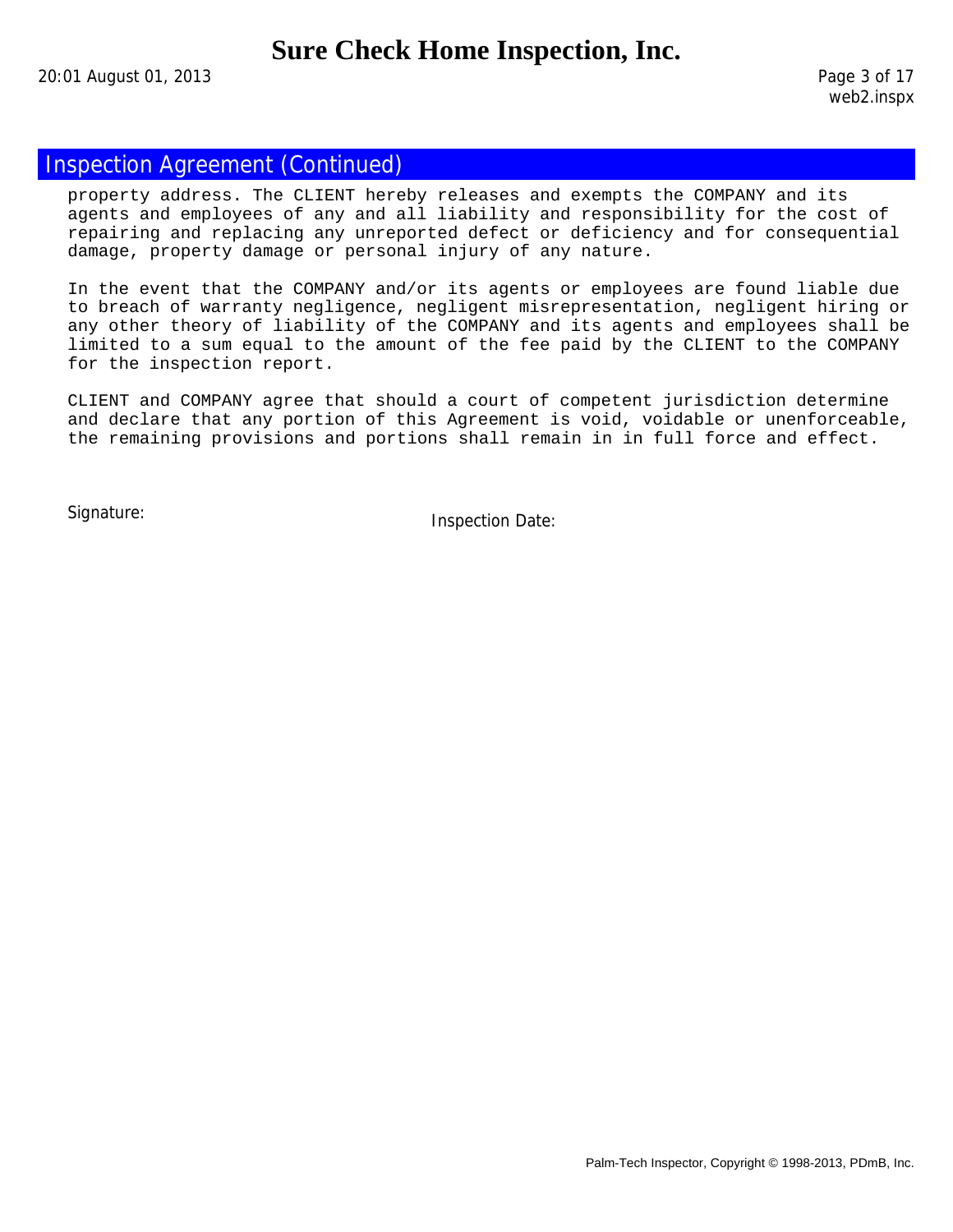### **Definitions**

|               | NOTE: All definitions listed below refer to the property or item listed as inspected on this report at the time of inspection       |
|---------------|-------------------------------------------------------------------------------------------------------------------------------------|
| Acceptable    | Functional with no obvious signs of defect.                                                                                         |
| Not Present   | Item not present or not found.                                                                                                      |
| Not Inspected | Item was unable to be inspected for safety reasons or due to lack of power, inaccessible, or disconnected at time<br>of inspection. |
| Marginal      | Item is not fully functional and requires repair or servicing.                                                                      |
| Defective     | Item needs immediate repair or replacement. It is unable to perform its intended function.                                          |

### General Information

Property Information

Property Address City Mamaroneck State New York Zip 10543

Client Information

Client Name Client Address City State New York Zip 10025 Phone

Inspection Company

Inspector Name John Malvasio Company Name Sure Check Home Inspection, Inc. Address 19 Alliance Street City Valley Stream State NewYork Zip 11580 Phone 516-568-6060 516-707-4288

#### **Conditions**

Others Present Buyer, Seller, Buyer's Agent Property Occupied Occupied Estimated Age 93 Years Entrance Faces Southeast Inspection Date June 3, 2013 Start Time 5:30 PM End Time 8 PM Electric On Yes Gas/Oil On Yes Water On Yes Temperature 71 Weather Rain Soil Conditions Wet Space Below Grade Basement Building Type Single family Garage Detached Sewage Disposal City How Verified Buyers Agent Water Source City How Verified Visual Inspection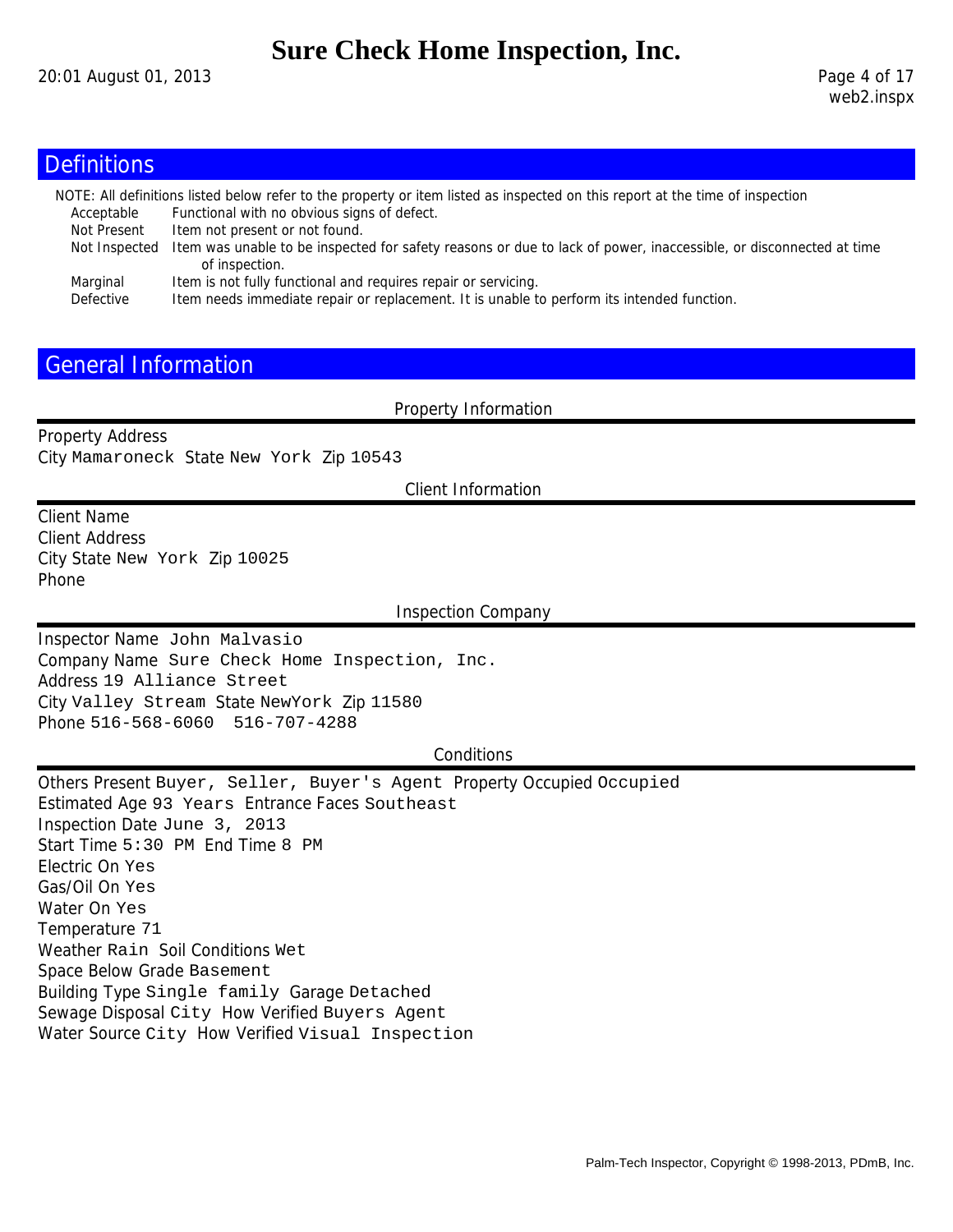# Lots and Grounds

| 1. Marginal   | Driveway: Asphalt Driveway needs to be sealed, Driveway cracked.<br>Driveway pitches toward back of home and is causing a basement water<br>problem. Recommend pointing and caulking stone foundation as a<br>temporary measure until driveway is replaced. |
|---------------|-------------------------------------------------------------------------------------------------------------------------------------------------------------------------------------------------------------------------------------------------------------|
| 2. Marginal   | Walks: Slate Needs pointing                                                                                                                                                                                                                                 |
| 3. Acceptable | Steps/Stoops: Wood                                                                                                                                                                                                                                          |
| 4. Defective  | Porch: Concrete Settling away from foundation, needs to be replaced.                                                                                                                                                                                        |
| 5. Acceptable | Deck: Stained wood Clean and reseal                                                                                                                                                                                                                         |
| 6 Defective   | Balcony: Asphalt Railing loose. Floor needs to be decked over before<br>use to prevent damage to roofing. door to balcony is damaged. One<br>door to balcony sealed over from inside only. Door needs to be<br>properly sealed up from outside.             |
| 7. Defective  | Grading: Negative slope at foundation Grading has negative slope and<br>water is pooling against the foundation.                                                                                                                                            |
| 8. Marginal   | Vegetation: Trees, Shrubs Tree limbs over hang the roof and should be<br>cut back of both house and garage.                                                                                                                                                 |
| 9. Acceptable | Fences: Chain link                                                                                                                                                                                                                                          |

## **Exterior**

| Front Exterior Surface -       |                                                                                                            |
|--------------------------------|------------------------------------------------------------------------------------------------------------|
| 1. Acceptable                  | Type: Wood                                                                                                 |
| Right side Exterior Surface —  |                                                                                                            |
| 2. Acceptable                  | Type: Wood                                                                                                 |
| Left side Exterior Surface -   |                                                                                                            |
| 3. Acceptable                  | Type: Wood                                                                                                 |
| <b>Back Exterior Surface -</b> |                                                                                                            |
| 4. Acceptable                  | Type: Wood                                                                                                 |
| 5. Acceptable                  | Trim: Wood                                                                                                 |
| 6. Acceptable                  | Fascia: Wood                                                                                               |
| 7. Acceptable                  | Soffits: Wood                                                                                              |
| 8. Acceptable                  | Door Bell: Hard wired                                                                                      |
| 9. Acceptable                  | Entry Doors: Wood                                                                                          |
| 10. Acceptable                 | Patio Door: Vinyl sliding                                                                                  |
| 11. Marginal                   | Windows: Wood casement, Wood double hung Single pane, windows are old<br>and worn. Replacement recommended |
| 12. Acceptable                 | Storm Windows: Aluminum framed tempered glass                                                              |
| 13. Defective                  | Window Screens: Metal Screen is torn and will need repair                                                  |
| 14. Acceptable                 | Basement Windows: Wood double hung                                                                         |
| 15. Acceptable                 | Exterior Lighting: Surface mount                                                                           |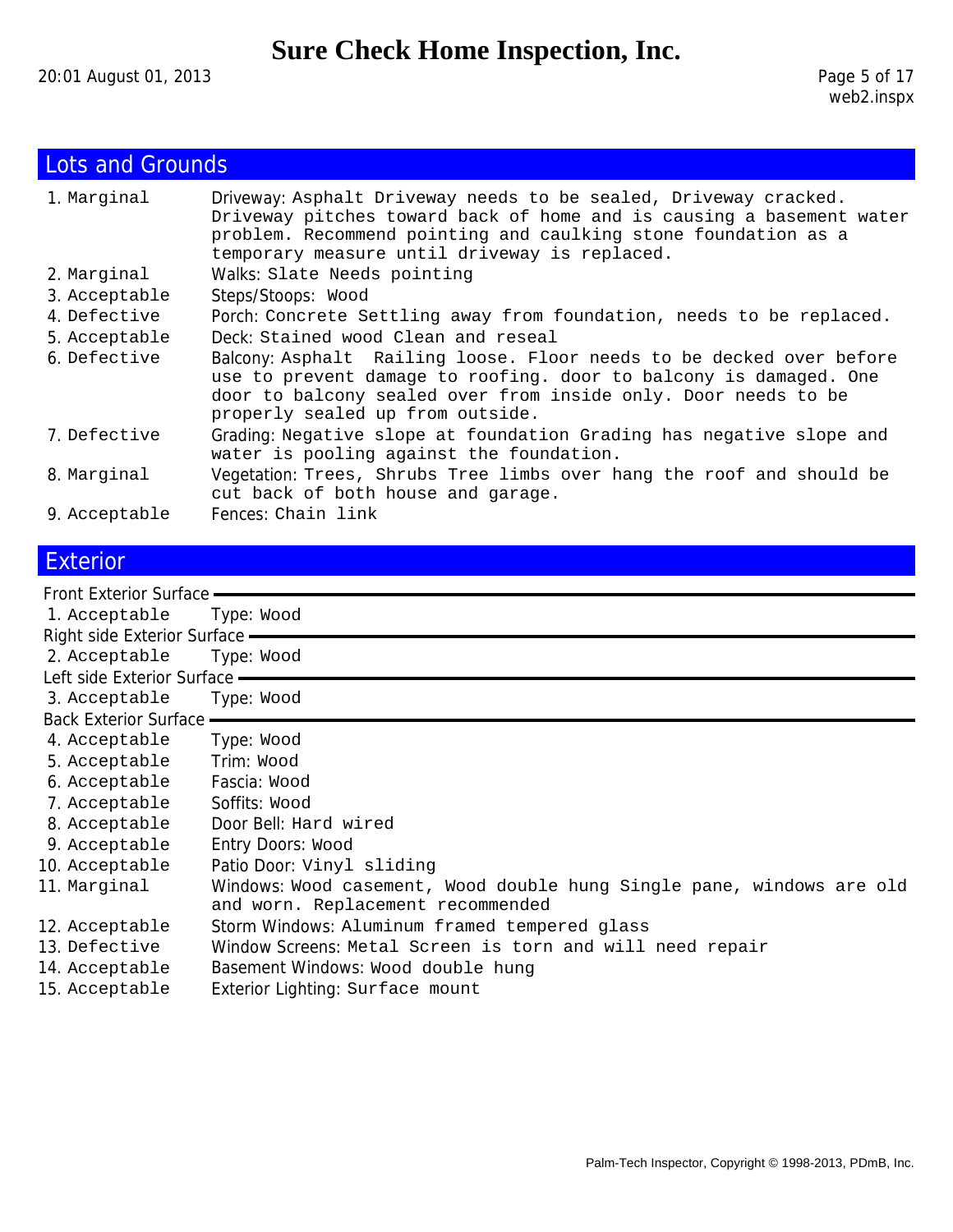20:01 August 01, 2013 20:01 August 01, 2013

## Roof

| Main Roof Surface -                   |                                                                    |
|---------------------------------------|--------------------------------------------------------------------|
| 1. Method of Inspection: Ground level |                                                                    |
| 2. Acceptable                         | Material: Asphalt shingle                                          |
| 3. Type: Gable                        |                                                                    |
| 4. Approximate Age: 15                |                                                                    |
| 5. Acceptable                         | Flashing: Copper                                                   |
| 6. Acceptable                         | Plumbing Vents: Cast Iron                                          |
| 7. Acceptable                         | Gutters: Aluminum Leaking in back                                  |
| 8. Acceptable                         | Downspouts: Aluminum                                               |
| Right side Chimney                    |                                                                    |
| 9. Marginal                           | Chimney: Stone Chimney requires tuck point repairs, needs rain cap |
| 10. Acceptable                        | Flue/Flue Cap: Mortar                                              |
| 11. Acceptable                        | Chimney Flashing: Copper                                           |
| Left side Chimney                     |                                                                    |
| 12. Marginal                          | Chimney: Stone Chimney requires tuck point repairs, needs rain cap |
| 13. Acceptable                        | Flue/Flue Cap: Mortar                                              |
| 14. Acceptable                        | Chimney Flashing: Copper                                           |

# Garage/Carport

| 1. Type of Structure: Detached Car Spaces: 2            |
|---------------------------------------------------------|
| Garage Doors: Wood                                      |
| Door Operation: Mechanized No electric power            |
| Door Opener: Genie Inoperative at time of inspection    |
| Exterior Surface: Wood                                  |
| Roof: Asphalt shingle                                   |
| Service Doors: Wood Wood rot                            |
| Ceiling: Paint Loose or peeling paint                   |
| Walls: Paint Loose or peeling paint                     |
| Floor/Foundation: Poured slab Cracked with displacement |
| Electrical: None Have garage rewired                    |
| Windows: Wood double hung                               |
| Gutters: Aluminum                                       |
| Downspouts: Aluminum                                    |
|                                                         |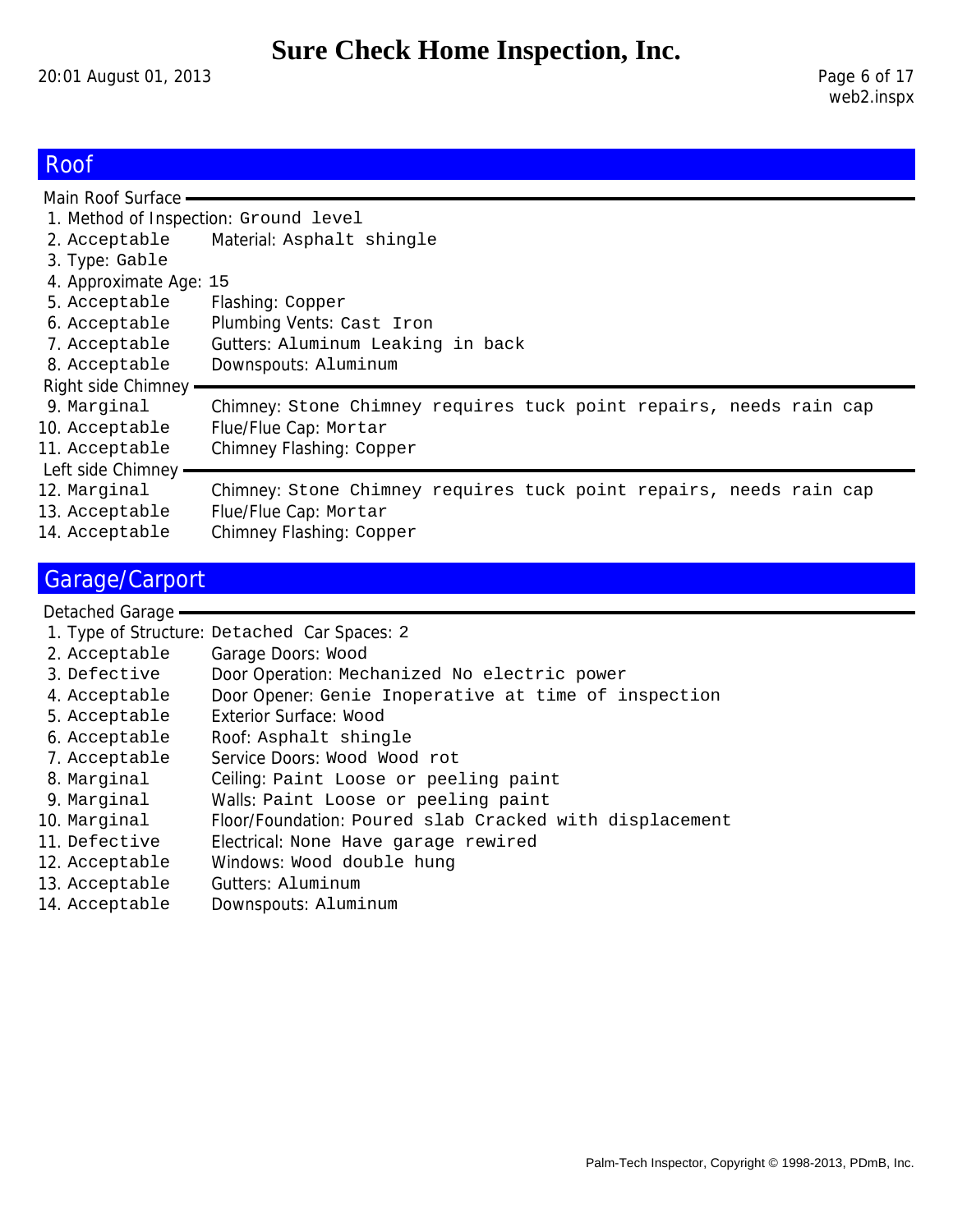20:01 August 01, 2013 2001 2002 20:01 August 01, 2013

web2.inspx

## **Electrical**

|                                  | 1. Service Size Amps: 200 Volts: 220 VAC                   |
|----------------------------------|------------------------------------------------------------|
| 2. Acceptable Service: Aluminum  |                                                            |
|                                  | 3. Acceptable 120 VAC Branch Circuits: Copper              |
| 4. Acceptable                    | 240 VAC Branch Circuits: Copper, Aluminum                  |
| 5. Acceptable                    | Conductor Type: Armored cable, BX                          |
| 6. Acceptable                    | Ground: Plumbing ground only                               |
| <b>Basement Electric Panel -</b> |                                                            |
| 7. Maximum Capacity: 200 Amps    |                                                            |
|                                  | 8. Acceptable Main Breaker Size: 200 Amps                  |
|                                  | 9. Marginal Breakers: Copper Corrosion on negative bus bar |
| 10. Is the panel bonded? Yes     |                                                            |
| Basement Electric Panel —        |                                                            |
| 11. Maximum Capacity: 200 Amps   |                                                            |
|                                  | 12. Acceptable Main Breaker Size: 200 Amps                 |
| 13. Acceptable Breakers: Copper  |                                                            |
| 14. Is the panel bonded? No      |                                                            |
|                                  |                                                            |

### **Structure**

1. Acceptable Structure Type: Wood frame

2. Defective Foundation: Poured, Stone Stone foundation needs pointing. Foundation in back corner of laundry room damaged due to water penetration. 3. Defective Beams: Solid wood Main wood girder checking with extensive termite damage



- 4. Defective Joists/Trusses: Inaccessable Joists covered by plaster ceiling. Where exposed termite damage noted. Suspect hidden termite damage in basement. Second floor sagging. Problem with joist framing by main stairs. Possible cracked joists.
- 5. Acceptable Piers/Posts: Steel posts
- 6. Acceptable Floor/Slab: Poured slab Some cracking noted.
- 7. Acceptable Stairs/Handrails: Wood stairs with wood handrails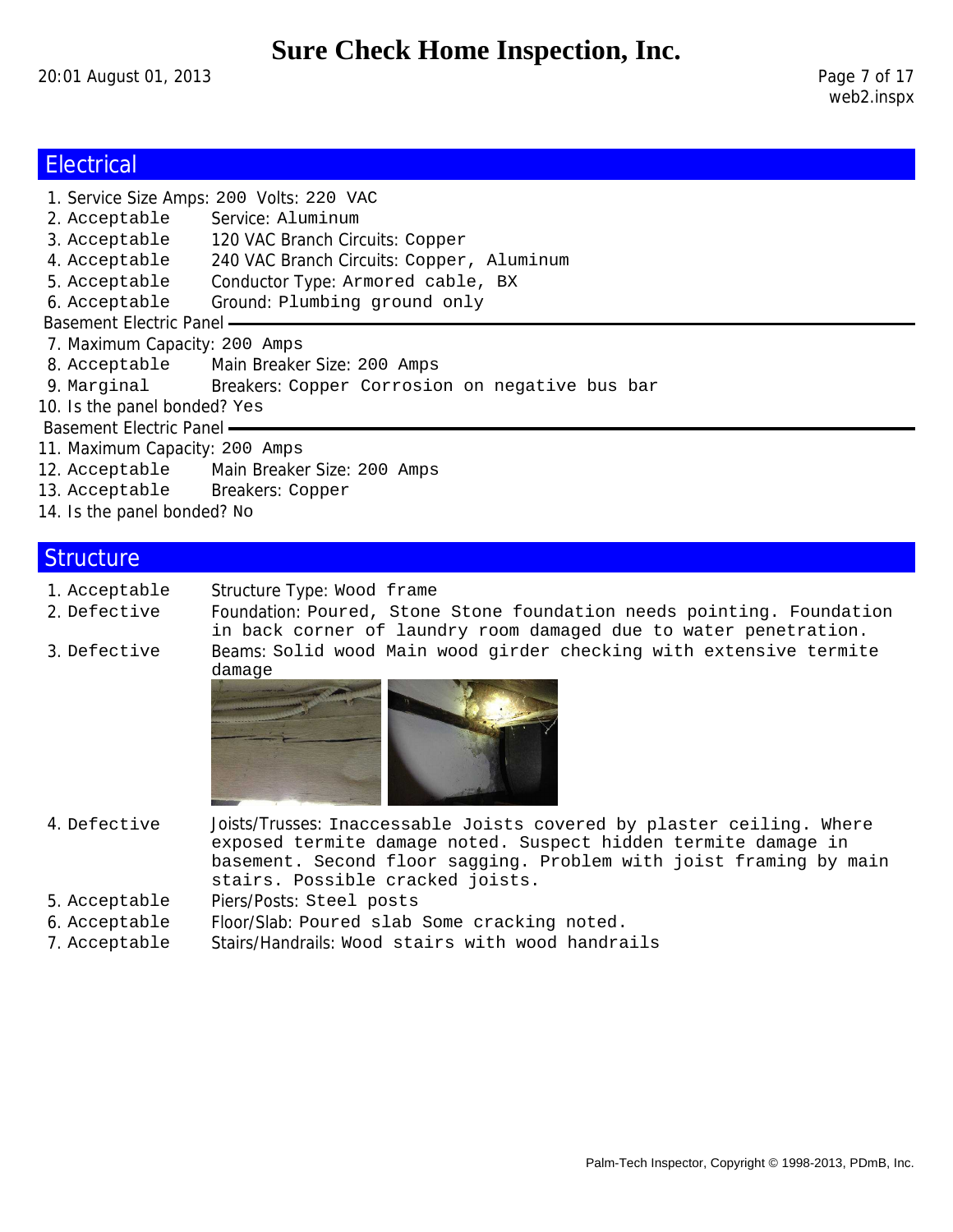20:01 August 01, 2013 2008 2009 2010 2020 20:01 August 01, 2013

web2.inspx

### Attic

#### Main Attic -

- 1. Method of Inspection: In the attic
- 2. Acceptable Roof Framing: 2x6 Rafter
- 3. Acceptable Sheathing: Shingle backing
- 4. Acceptable Ventilation: Gable and soffit vents
- 5. Acceptable Insulation: Fiber fill, Batts
- 6. Acceptable Insulation Depth: 3"
- 7. Acceptable Wiring/Lighting: 110 VAC

### Basement

#### Main Basement

1. Defective Ceiling: Paint Cracks present 2. Acceptable Walls: Paint and paneling Mold present-potential health concern-needs removal/correction, Evidence of past or present water leakage



- 3. Marginal Floor: Concrete Some cracking noted
- 4. Acceptable Doors: Hollow wood
- 5. Acceptable Windows: Wood tilt in
- 6. Acceptable Electrical: 110 VAC
- 7. Acceptable HVAC Source: Heating system register
- 8. Defective Moisture Location: Back wall and by furnance Water stains present
- 9. Acceptable Basement Stairs/Railings: Wood stairs with wood handrails

#### Crawl Space

Back of house Crawl Space

- 1. Method of Inspection: In the crawl space
- 2. Acceptable Access: Wood door
- 3. Marginal Moisture Penetration: Floor wet Mildew present, Water stains present
- 4. Moisture Location: Near entrance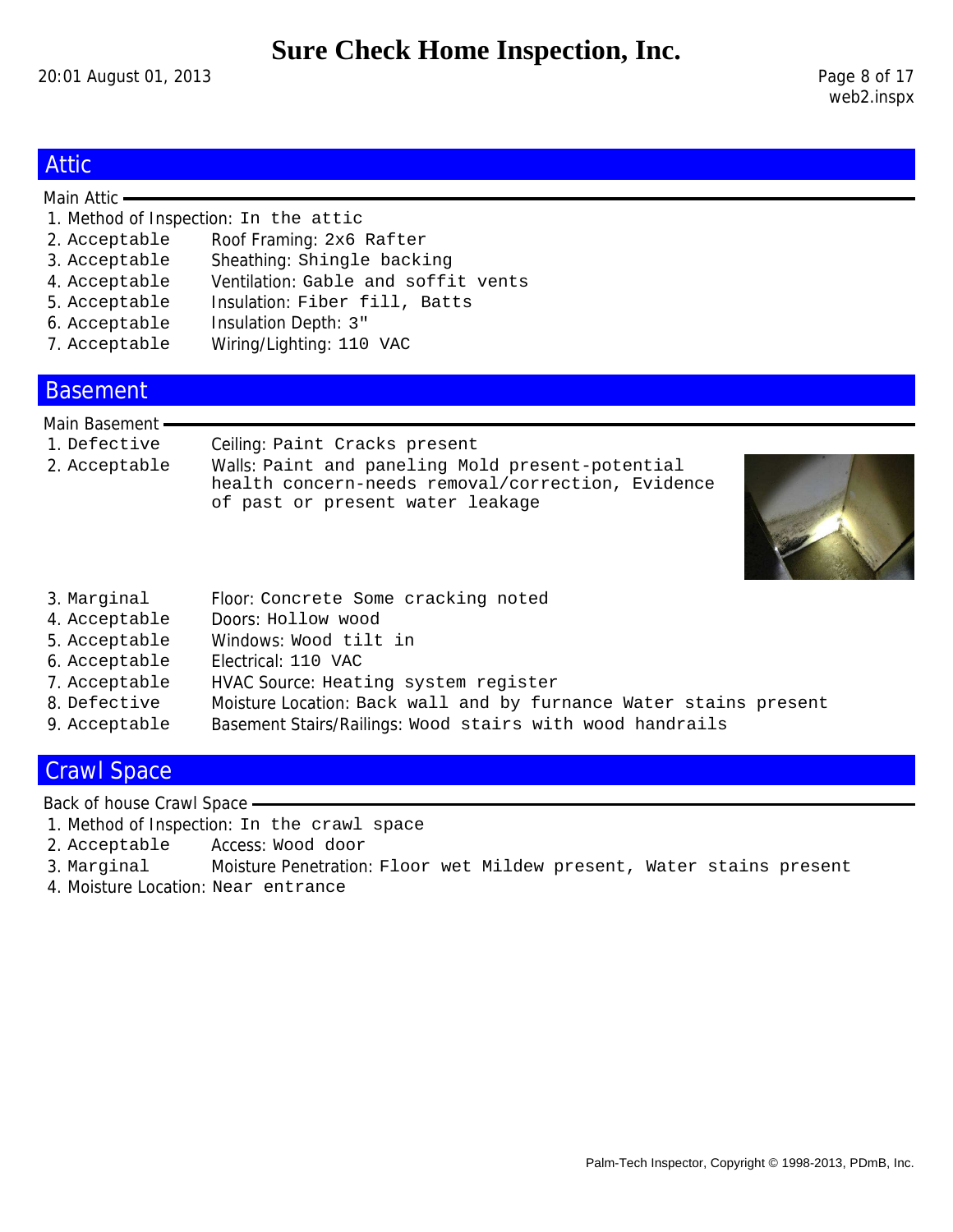### Air Conditioning

Integral with heating system AC System

- 1. Acceptable A/C System Operation: Appears serviceable
- 2. Acceptable Exterior Unit: Pad mounted
- 3. Manufacturer: Luxaire
- 4. Area Served: Whole building Approximate Age: 7 Years
- 5. Type: Central A/C Capacity: Sufficient
- 6. Defective Refrigerant Lines: Serviceable condition Lines are hurried in dirt under deck. Need to be mounted against exterior wall and insulated
- 7. Defective Electrical Disconnect: Breaker disconnect Evidence of water penetration in box, Corrosion present on breaker Recommend replacement of switch
- 8. Acceptable Exposed Ductwork: Metal

### Fireplace/Wood Stove

Living Room Fireplace

- 1. Acceptable Freestanding Stove: Wood burning
- 2. Acceptable Fireplace Construction: Stone
- 3. Type: Wood burning
- 4. Acceptable Smoke Chamber: Stone
- 5. Acceptable Flue: Tile
- 6. Acceptable Damper: Metal
- 7. Defective Hearth: Flush mounted Metal clean out cover missing

### Heating System

Basement Heating System

- 1. Acceptable Heating System Operation: Adequate
- 2. Type: Forced air Capacity: Sufficent
- 3. Area Served: Whole building Approximate Age: 3
- 4. Fuel Type: Natural gas
- 5. Acceptable Heat Exchanger: Satisfactory
- 6. Acceptable Blower Fan/Filter: Direct drive with reusable filter
- 7. Defective Distribution: Metal duct Ducts have asbestos coverings
- 8. Acceptable Circulator: N/A
- 9. Acceptable Flue Pipe: Single wall
- 10. Acceptable Humidifier: evaporator Needs cleaning
- 11. Suspected Asbestos: Yes Friable, Suspected asbestos present, Recommend inspection by a qualified asbestos contractor, asbestos insulation on duct work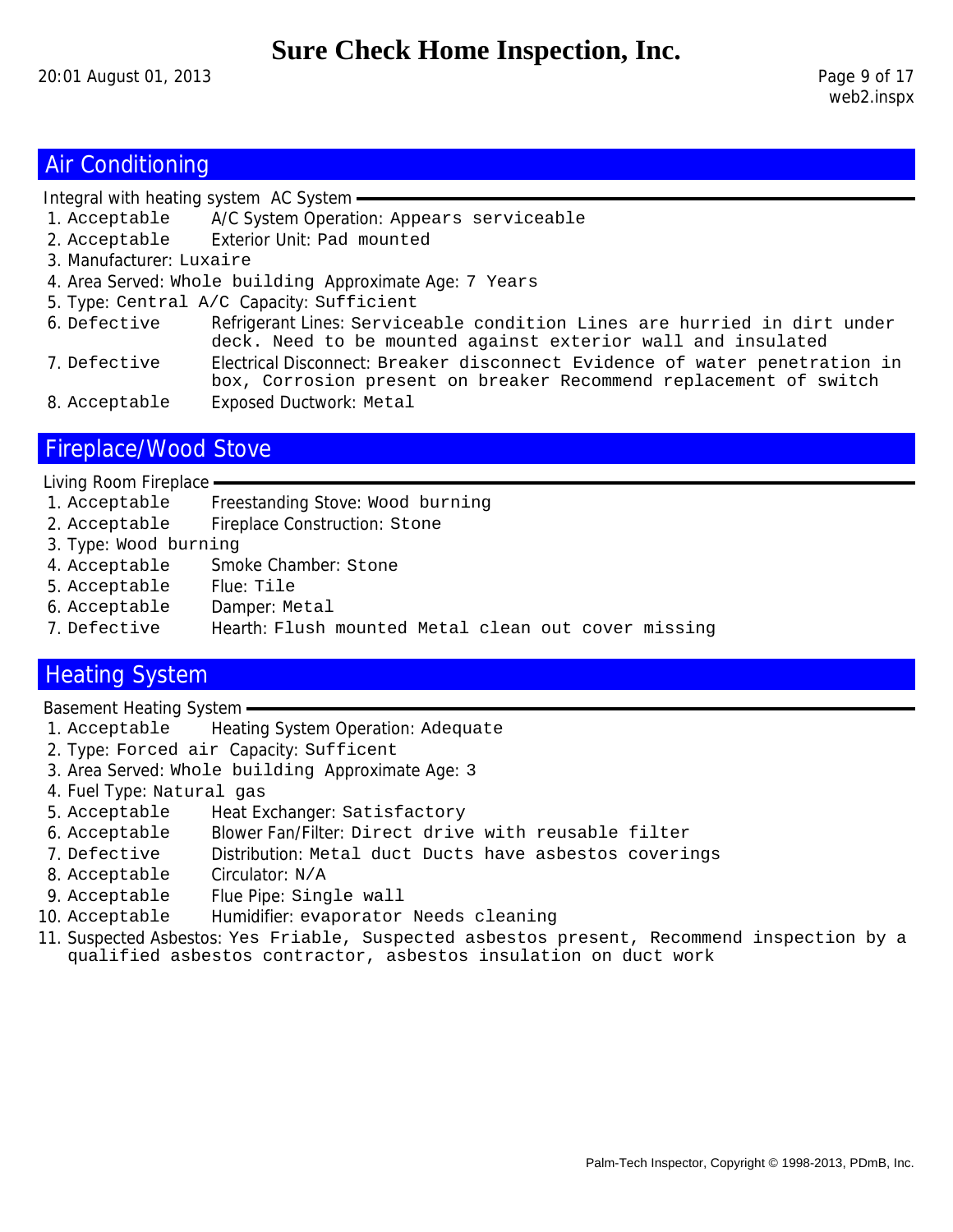20:01 August 01, 2013 Page 10 of 17

## Plumbing

| 1. Acceptable               | Service Line: Copper                               |
|-----------------------------|----------------------------------------------------|
| 2. Acceptable               | Main Water Shutoff: Front of house                 |
| 3. Acceptable               | Water Lines: Copper, brass                         |
| 4. Acceptable               | Drain Pipes: Cast iron                             |
| 5. Acceptable               | Service Caps: Accessible                           |
| 6. Acceptable               | Vent Pipes: Cast iron                              |
| 7. Acceptable               | Gas Service Lines: Black iron                      |
| Basement Water Heater       |                                                    |
| 8. Acceptable               | Water Heater Operation: Adequate                   |
| 9. Manufacturer: A.O. Smith |                                                    |
|                             | 10. Type: Natural gas Capacity: 75 Gal.            |
|                             | 11. Approximate Age: 5 Area Served: Whole building |
| 12. Acceptable              | Flue Pipe: Single wall                             |
|                             |                                                    |

## Bathroom

First floor half Bathroom

| 1. Acceptable             | Ceiling: Wallpaper                                    |
|---------------------------|-------------------------------------------------------|
| 2. Acceptable             | Walls: Wallpaper                                      |
| 3. Acceptable             | Floor: Ceramic tile                                   |
| 4. Acceptable             | Doors: Hollow wood                                    |
| 5. Acceptable             | Electrical: 110 VAC Non-GFCI circuit                  |
| 6. Acceptable             | Sink/Basin: Porcelain                                 |
| 7. Acceptable             | Toilets: 3 Gallon Tank                                |
| 8. Defective              | Ventilation: No ventilation No ventilation present    |
| Master Bathroom -         |                                                       |
| 9. Acceptable             | Ceiling: Wallpaper                                    |
| 10. Acceptable            | Walls: Wallpaper                                      |
| 11. Acceptable            | Floor: Ceramic tile                                   |
| 12. Acceptable            | Doors: Solid wood                                     |
| 13. Acceptable            | Windows: Wood casement                                |
| 14. Marginal              | Electrical: 110 VAC Non-GFCI circuit                  |
| 15. Acceptable            | Sink/Basin: Porcelain                                 |
| 16. Acceptable            | Tub/Surround: Porcelain tub and ceramic tile surround |
| 17. Acceptable            | Toilets: 3 Gallon Tank                                |
| 18. Acceptable            | HVAC Source: Heating system register                  |
| 19. Acceptable            | Ventilation: Window                                   |
| 2nd floor main Bathroom - |                                                       |
| 20. Acceptable            | Ceiling: Paint                                        |
| 21. Acceptable            | Walls: Tile                                           |
| 22. Acceptable            | Floor: Ceramic tile                                   |
| 23. Acceptable            | Doors: Solid wood                                     |
| 24. Acceptable            | Windows: Wood double hung                             |
| 25. Acceptable            | Electrical: 110 VAC Non-GFCI circuit                  |
| 26. Acceptable            | Sink/Basin: One piece sink/counter top                |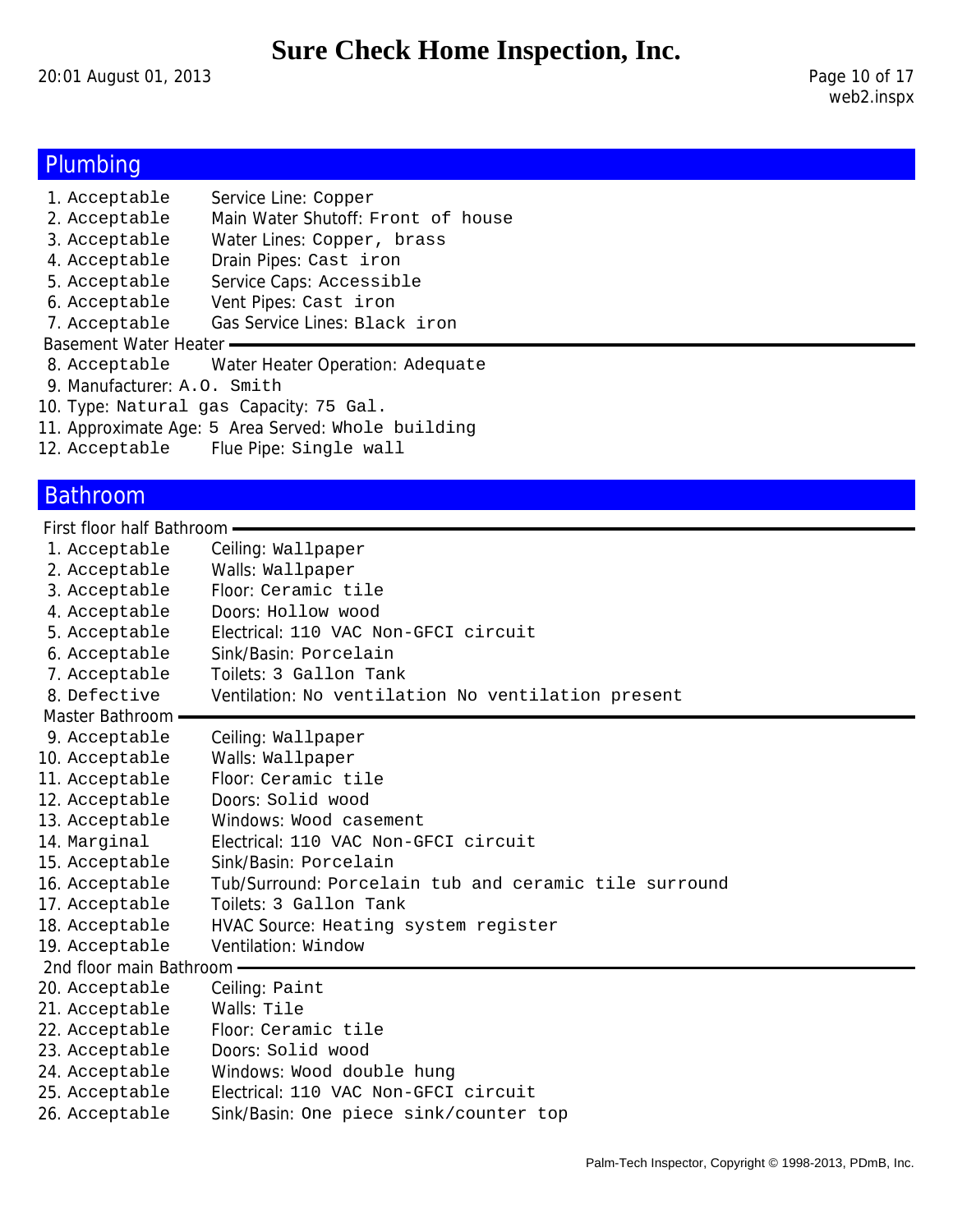20:01 August 01, 2013 20:01 August 01, 2013

# Bathroom (Continued)

| 27. Acceptable<br>28. Acceptable<br>29. Acceptable<br>30. Acceptable<br>Attic Bathroom · | Tub/Surround: Porcelain tub and ceramic tile surround<br>Toilets: 3 Gallon Tank<br>HVAC Source: Heating system register<br>Ventilation: Window |
|------------------------------------------------------------------------------------------|------------------------------------------------------------------------------------------------------------------------------------------------|
| 31. Acceptable                                                                           | Ceiling: Paint                                                                                                                                 |
| 32. Acceptable                                                                           | Walls: Wallpaper                                                                                                                               |
| 33. Acceptable                                                                           | Floor: Ceramic tile                                                                                                                            |
| 34. Acceptable                                                                           | Doors: Solid wood                                                                                                                              |
| 35. Acceptable                                                                           | Windows: Wood double hung                                                                                                                      |
| 36. Marginal                                                                             | Electrical: 110 VAC Non-GFCI circuit                                                                                                           |
| 37. Acceptable                                                                           | Sink/Basin: Porcelain                                                                                                                          |
| 38. Acceptable                                                                           | Tub/Surround: Leg tub                                                                                                                          |
| 39. Acceptable                                                                           | Toilets: 3 Gallon Tank                                                                                                                         |
| 40. Acceptable                                                                           | HVAC Source: Heating system register                                                                                                           |
| 41. Acceptable                                                                           | Ventilation: Window                                                                                                                            |

### Kitchen

#### 1st Floor Kitchen -

| 1. Acceptable           | Cooking Appliances: Viking, General Electric      |
|-------------------------|---------------------------------------------------|
| 2. Acceptable           | Ventilator: Broan                                 |
| 3. Acceptable           | Disposal: In-Sinkerator                           |
| 4. Acceptable           | Dishwasher: Kenmore                               |
| 5. Air Gap Present? Yes |                                                   |
| 6. Acceptable           | Refrigerator: Maytag                              |
| 7. Acceptable           | Sink: Stainless Steel                             |
| 8. Marginal             | Electrical: 110 VAC Non-GFCI circuit              |
| 9. Acceptable           | Plumbing/Fixtures: Stainless Steel                |
| 10. Acceptable          | Counter Tops: Granite                             |
| 11. Acceptable          | Cabinets: Wood                                    |
| 12. Acceptable          | Ceiling: Paint                                    |
| 13. Acceptable          | Walls: Wallpaper                                  |
| 14. Acceptable          | Floor: Ceramic tile Cracked tile by basement door |
| 15. Acceptable          | Doors: Solid wood                                 |
| 16. Acceptable          | Windows: Wood casement                            |

17. Acceptable HVAC Source: Heating system register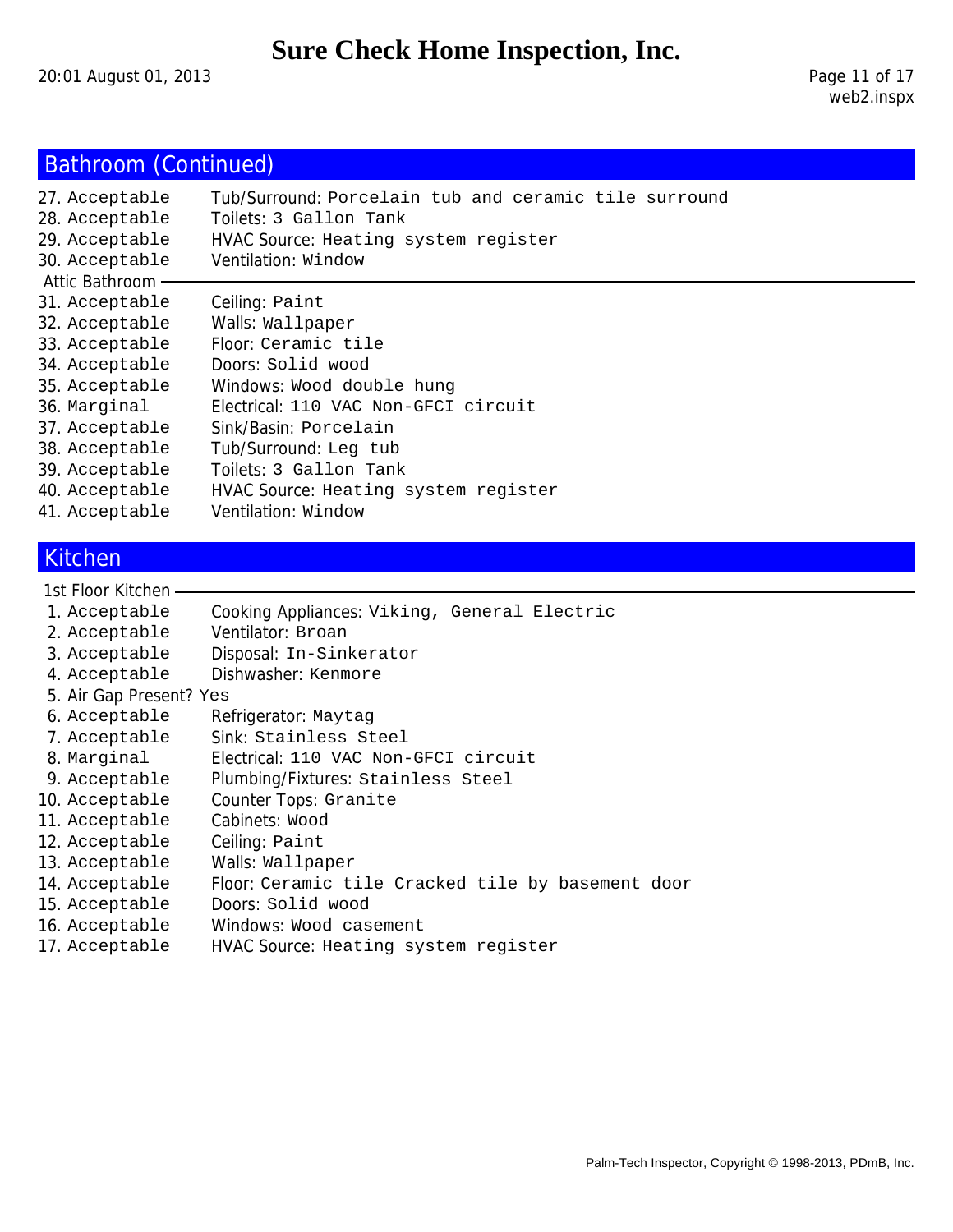20:01 August 01, 2013 Page 12 of 17

# Bedroom

| Rear right Bedroom -       |                                                                               |
|----------------------------|-------------------------------------------------------------------------------|
| 1. Acceptable              | Closet: Single small                                                          |
| 2. Acceptable              | Ceiling: Paint                                                                |
| 3. Acceptable              | Walls: Paint                                                                  |
| 4. Acceptable              | Floor: Hardwood The floor squeaks when walked on Floor settling and<br>uneven |
| 5. Acceptable              | Doors: Solid wood                                                             |
| 6. Acceptable              | Windows: Wood double hung                                                     |
| 7. Acceptable              | Electrical: 110 VAC                                                           |
| 8. Acceptable              | HVAC Source: Heating system register                                          |
| Front right Bedroom -      |                                                                               |
| 9. Acceptable              | Closet: Single small                                                          |
| 10. Acceptable             | Ceiling: Paint                                                                |
| 11. Acceptable             | Walls: Paint                                                                  |
| 12. Acceptable             | Floor: Hardwood                                                               |
| 13. Acceptable             | Doors: Solid wood                                                             |
| 14. Acceptable             | Windows: Wood double hung                                                     |
| 15. Acceptable             | Electrical: 110 VAC                                                           |
| 16. Acceptable             | HVAC Source: Heating system register                                          |
|                            |                                                                               |
| Rear left Bedroom -        |                                                                               |
| 17. Acceptable             | Closet: Single small                                                          |
| 18. Acceptable             | Ceiling: Paint                                                                |
| 19. Acceptable             | Walls: Paint                                                                  |
| 20. Acceptable             | Floor: Hardwood                                                               |
| 21. Acceptable             | Doors: Solid wood                                                             |
| 22. Acceptable             | Windows: Wood double hung                                                     |
| 23. Acceptable             | Electrical: 110 VAC                                                           |
| 24. Acceptable             | HVAC Source: Heating system register                                          |
| 2nd Floor Master Bedroom - |                                                                               |
| 25. Acceptable             | Closet: Single small                                                          |
| 26. Acceptable             | Ceiling: Paint                                                                |
| 27. Acceptable             | Walls: Wallpaper                                                              |
| 28. Acceptable             | Floor: Hardwood                                                               |
| 29. Acceptable             | Doors: Solid wood                                                             |
| 30. Acceptable             | Windows: Wood double hung                                                     |
| 31. Acceptable             | Electrical: 110 VAC                                                           |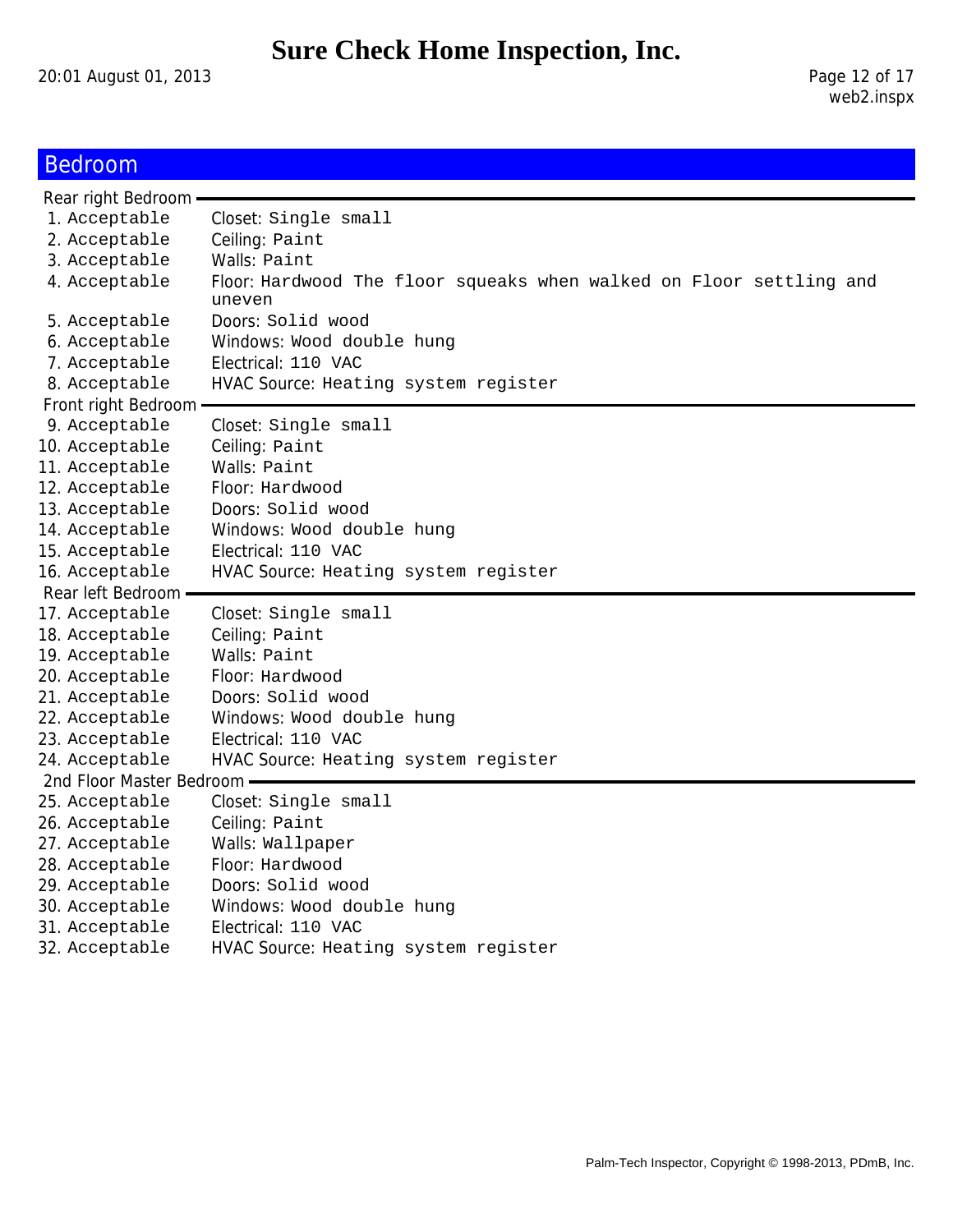20:01 August 01, 2013 Page 13 of 17

# **Living Space**

| Dining Room Living Space - |                                                       |  |
|----------------------------|-------------------------------------------------------|--|
| 1. Acceptable              | Ceiling: Paint                                        |  |
| 2. Defective               | Walls: Paint and paneling Cracks present              |  |
| 3. Acceptable              | Floor: Hardwood Noted uneven floor due to settlement  |  |
| 4. Acceptable              | Doors: Glass                                          |  |
| 5. Acceptable              | Windows: Wood double hung                             |  |
| 6. Acceptable              | Electrical: 110 VAC                                   |  |
| 7. Acceptable              | HVAC Source: Heating system register                  |  |
| Den Living Space -         |                                                       |  |
| 8. Acceptable              | Ceiling: Paint                                        |  |
| 9. Acceptable              | Walls: Paint                                          |  |
| 10. Acceptable             | Floor: Carpet                                         |  |
| 11. Acceptable             | Doors: Solid wood                                     |  |
| 12. Acceptable             | Windows: Wood slider                                  |  |
| 13. Acceptable             | Electrical: 110 VAC                                   |  |
| 14. Acceptable             | HVAC Source: Heating system register                  |  |
| Living Room Living Space - |                                                       |  |
| 15. Acceptable             | Closet: Walk In                                       |  |
| 16. Defective              | Ceiling: Paint decorative wood beams on ceiling loose |  |
| 17. Acceptable             | Walls: Paint                                          |  |
| 18. Acceptable             | Floor: Hardwood                                       |  |
| 19. Acceptable             | Doors: French                                         |  |
| 20. Acceptable             | Windows: Wood awning                                  |  |
| 21. Acceptable             | Electrical: 110 VAC                                   |  |
| 22. Acceptable             | HVAC Source: Heating system register                  |  |
|                            |                                                       |  |

## Laundry Room/Area

| Basement Laundry Room/Area |                                      |  |  |  |
|----------------------------|--------------------------------------|--|--|--|
| 1. Acceptable              | Ceiling: Paint                       |  |  |  |
| 2. Acceptable              | Walls: Paint                         |  |  |  |
| 3. Acceptable              | Floor: Concrete                      |  |  |  |
| 4. Acceptable              | Doors: Hollow wood                   |  |  |  |
| 5. Acceptable              | Windows: Wood double hung            |  |  |  |
| 6. Acceptable              | Electrical: 110 VAC                  |  |  |  |
| 7. Acceptable              | Laundry Tub: PVC Faucet leaks        |  |  |  |
| 8. Acceptable              | Laundry Tub Drain: Galvanized        |  |  |  |
| 9. Acceptable              | Washer Hose Bib: Ball valves         |  |  |  |
| 10. Acceptable             | Washer and Dryer Electrical: 110 VAC |  |  |  |
| 11. Acceptable             | Dryer Vent: Rigid metal              |  |  |  |
| 12. Acceptable             | Dryer Gas Line: Insulflex            |  |  |  |
| 13. Acceptable             | Washer Drain: Wall mounted drain     |  |  |  |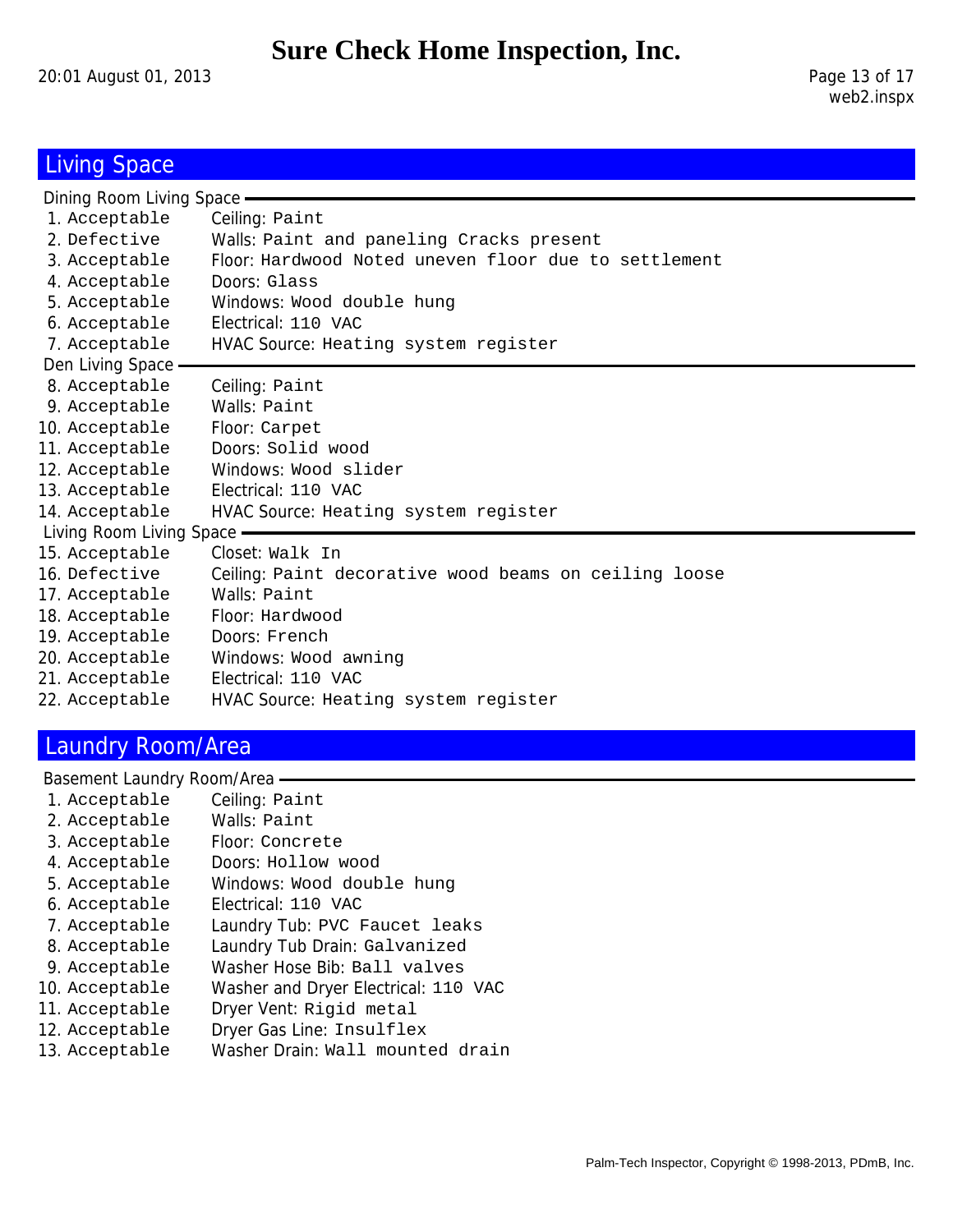## Final Comments

Open entire basement and repair as necessary all basement floor foists. Inspect heating and air conditioning ducts for possible damage and insulate. Replace both main wood girders in basement.

Open living room ceiling by main stairs to inspect stair framing and repair joists as necessary.

Recommend getting a contractor estimate for repairs prior to closing.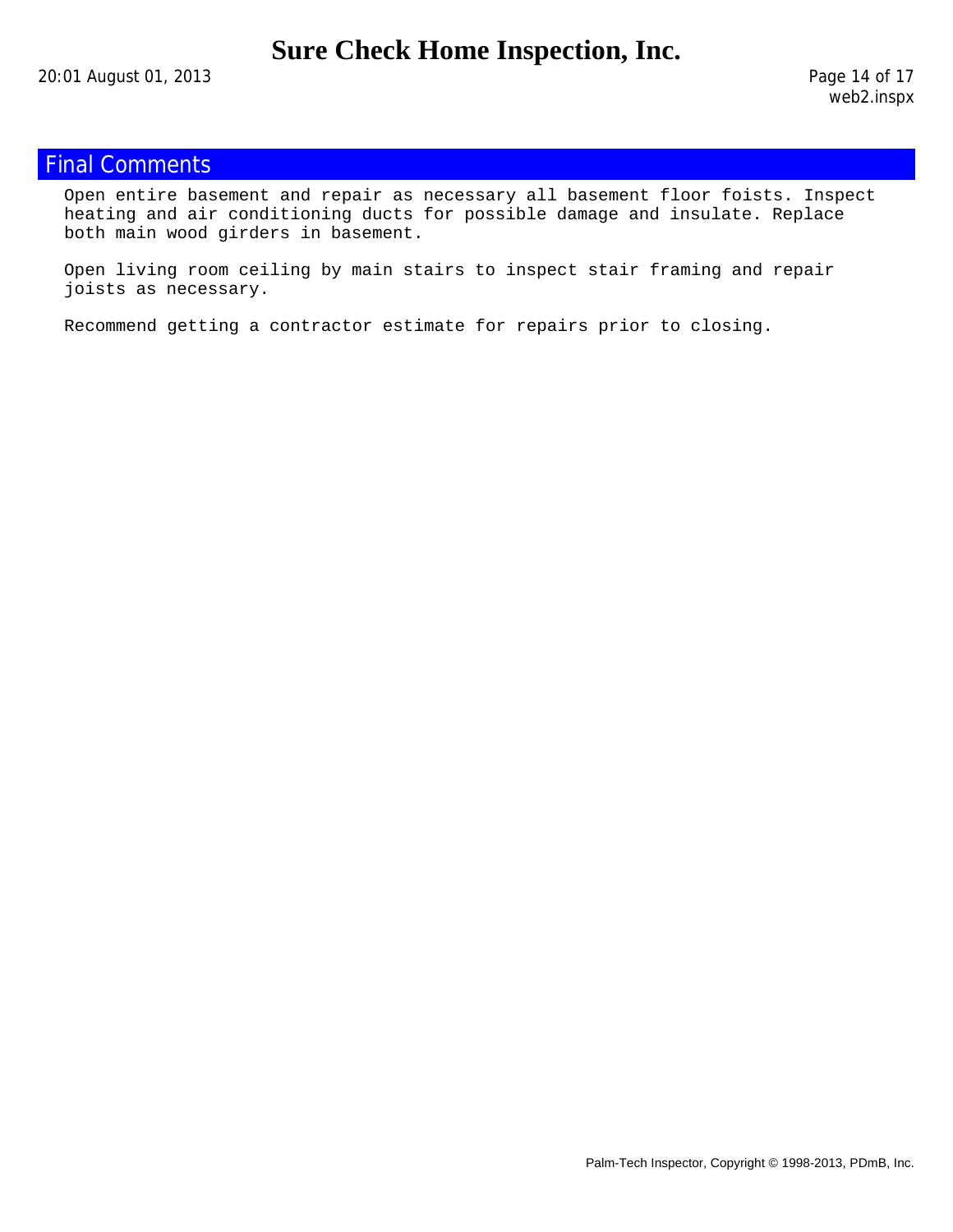## **Marginal Summary**

This summary is not the entire report. The complete report may include additional information of concern to the client. It is recommended that the client read the complete report.

#### Lots and Grounds

- 1. Driveway: Asphalt Driveway needs to be sealed, Driveway cracked. Driveway pitches toward back of home and is causing a basement water problem. Recommend pointing and caulking stone foundation as a temporary measure until driveway is replaced.
- 2. Walks: Slate Needs pointing
- 3. Vegetation: Trees, Shrubs Tree limbs over hang the roof and should be cut back of both house and garage.

Exterior

4. Windows: Wood casement, Wood double hung Single pane, windows are old and worn. Replacement recommended

Roof

- 5. Right side Chimney Chimney: Stone Chimney requires tuck point repairs, needs rain cap
- 6. Left side Chimney Chimney: Stone Chimney requires tuck point repairs, needs rain cap

#### Garage/Carport

- 7. Detached Garage Ceiling: Paint Loose or peeling paint
- 8. Detached Garage Walls: Paint Loose or peeling paint
- 9. Detached Garage Floor/Foundation: Poured slab Cracked with displacement

**Electrical** 

10. Basement Electric Panel Breakers: Copper Corrosion on negative bus bar

#### Basement

- 11. Main Basement Floor: Concrete Some cracking noted Crawl Space
- 12. Back of house Crawl Space Moisture Penetration: Floor wet Mildew present, Water stains present

#### Bathroom

- 13. Master Bathroom Electrical: 110 VAC Non-GFCI circuit
- 14. Attic Bathroom Electrical: 110 VAC Non-GFCI circuit

Kitchen

15. 1st Floor Kitchen Electrical: 110 VAC Non-GFCI circuit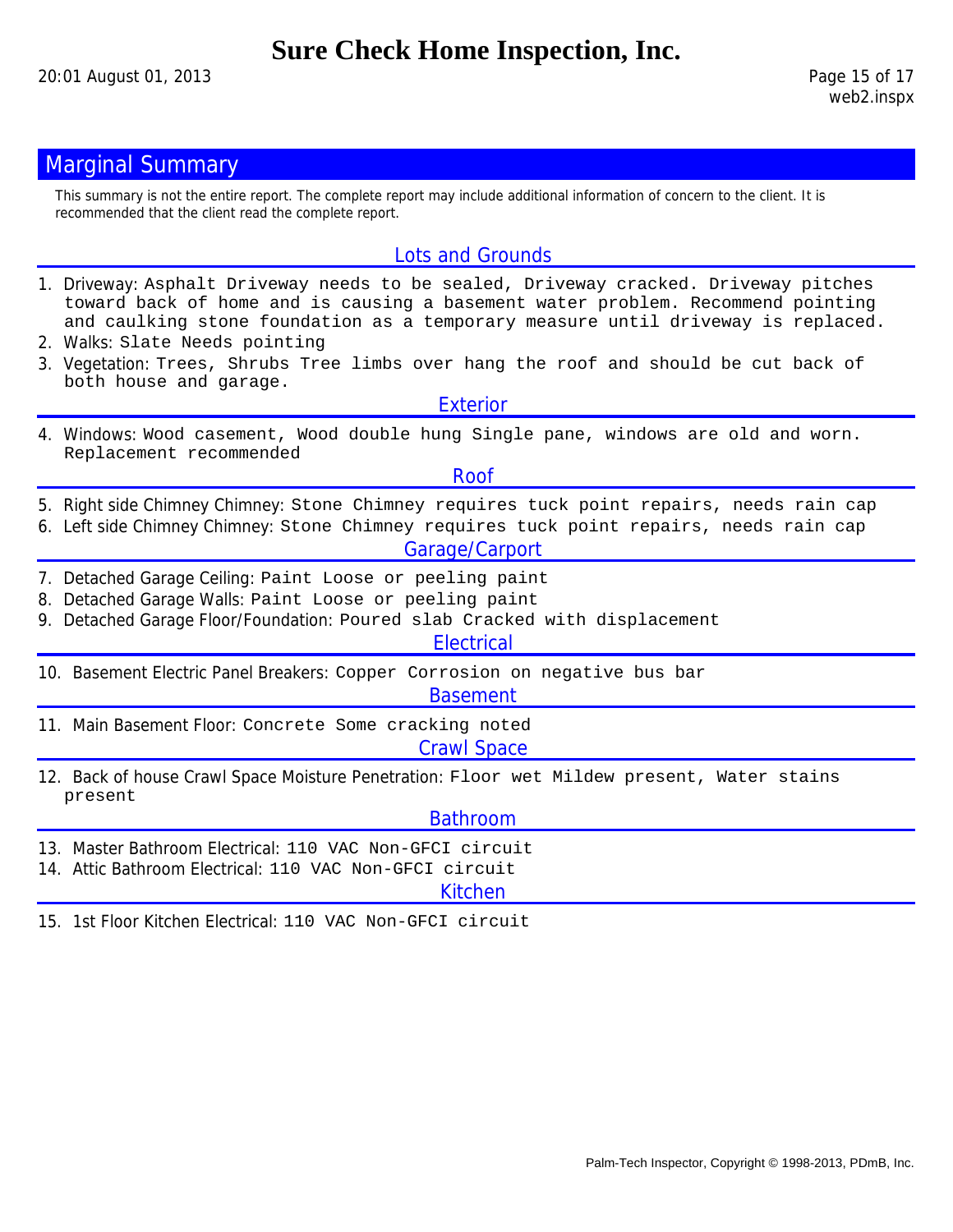## **Defective Summary**

This summary is not the entire report. The complete report may include additional information of concern to the client. It is recommended that the client read the complete report.

#### Lots and Grounds

- 1. Porch: Concrete Settling away from foundation, needs to be replaced.
- 2. Balcony: Asphalt Railing loose. Floor needs to be decked over before use to prevent damage to roofing. door to balcony is damaged. One door to balcony sealed over from inside only. Door needs to be properly sealed up from outside.
- 3. Grading: Negative slope at foundation Grading has negative slope and water is pooling against the foundation.

#### **Exterior**

4. Window Screens: Metal Screen is torn and will need repair

#### Garage/Carport

- 5. Detached Garage Door Operation: Mechanized No electric power
- 6. Detached Garage Electrical: None Have garage rewired

#### **Structure**

- 7. Foundation: Poured, Stone Stone foundation needs pointing. Foundation in back corner of laundry room damaged due to water penetration.
- 8. Beams: Solid wood Main wood girder checking with extensive termite damage



9. Joists/Trusses: Inaccessable Joists covered by plaster ceiling. Where exposed termite damage noted. Suspect hidden termite damage in basement. Second floor sagging. Problem with joist framing by main stairs. Possible cracked joists.

#### Basement

- 10. Main Basement Ceiling: Paint Cracks present
- 11. Main Basement Moisture Location: Back wall and by furnance Water stains present

Air Conditioning

- 12. Integral with heating system AC System Refrigerant Lines: Serviceable condition Lines are hurried in dirt under deck. Need to be mounted against exterior wall and insulated
- 13. Integral with heating system AC System Electrical Disconnect: Breaker disconnect Evidence of water penetration in box, Corrosion present on breaker Recommend replacement of switch

#### Fireplace/Wood Stove

14. Living Room Fireplace Hearth: Flush mounted Metal clean out cover missing